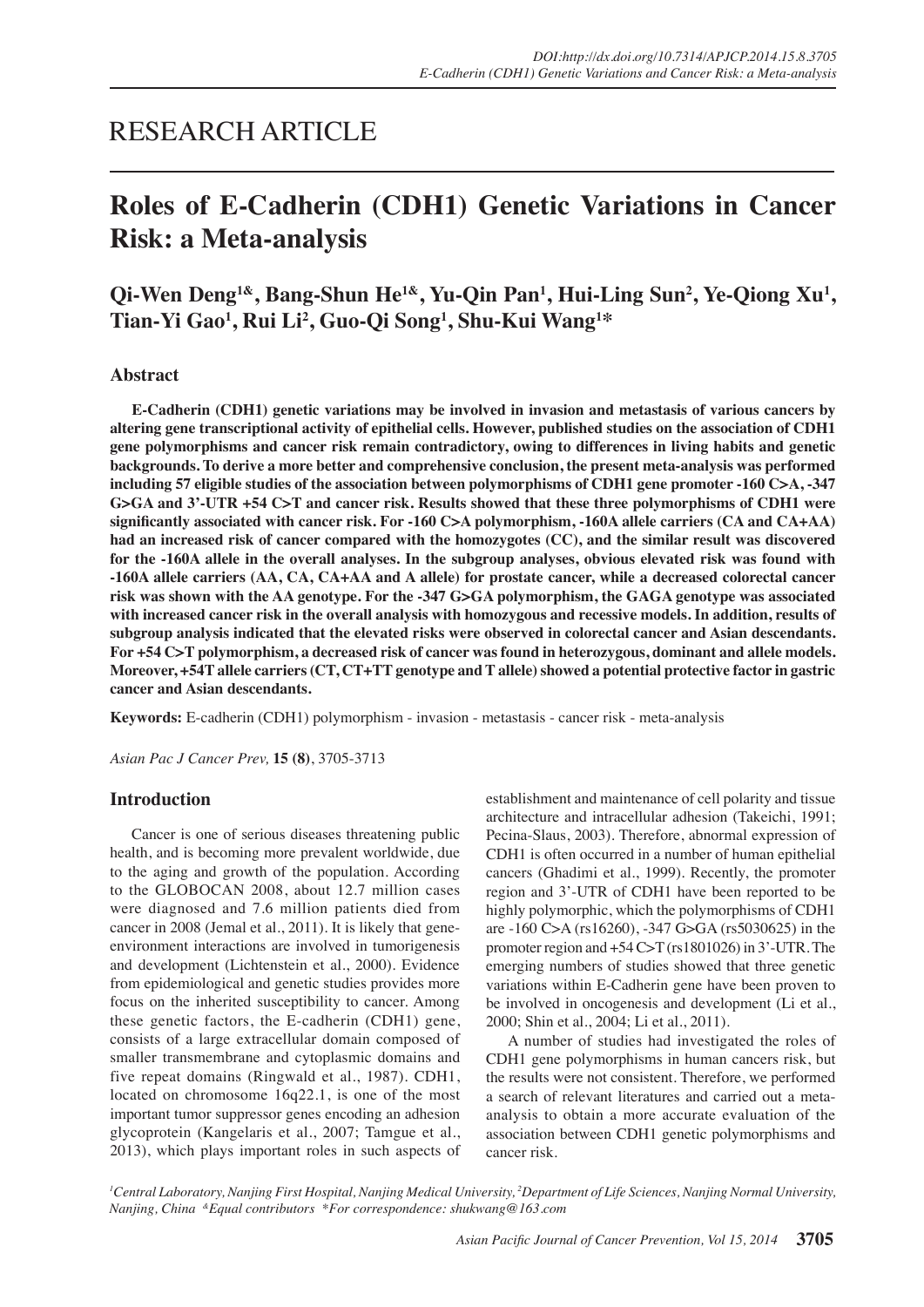## *Qi-Wen Deng et al*

## **Materials and Methods**

#### *Publication selection*

Studies were identified via an electronic search of PubMed and EMBASE using the following terms: "CDH1", "E-Cadherin", "polymorphism", "cancer", "tumor" or "carcinomas". We also manually searched the references of these publications in order to retrieve additional studies. Only those published as full-text articles were included as candidates. The search updated on December 2013.

#### *Inclusion and exclusion criteria*

Studies estimating the association between CDH1 genetic polymorphisms and cancer risk had to meet all of the following criteria: 1) published in English; 2) they were original epidemiological studies on the correlation between CDH1 genetic polymorphisms and cancer susceptibility; 3) case-control studies; 4) sufficient information provided to estimate odds ratios (ORs) with 95% confidence intervals (CIs). However, duplicated studies, case-only studies, case reports, unpublished data, letters, comments, review, and studies deviated from HWE must be excluded.

### *Data extraction*

For each eligible study, two investigators (Qiwen Deng and Bangshun He) using a standardized data extraction collected carefully information regarding the first author's last name, year of publication, country of origin, ethnicity of the study population, cancer type, the source of control, genotyping method, polymorphism site and the numbers of cases and controls. All disagreements about eligibility were resolved by discussion after data collection and got consensus meeting with another reviewer.

#### *Statistical methods*

Each eligible study was evaluated by Hardy-Weinberg equilibrium (HWE) using the goodness-of-fit  $\chi$ 2 test. If the control of study population was existed  $P < 0.05$ , it was considered to disobey HWE which must be removed. ORs with the corresponding 95% CIs were used to estimate the strength of association between CDH1 –160 C>A, -347 G>GA and +54 C>T polymorphisms and cancer risk. The pooled ORs were also assessed for –160 C>A by homozygous (A/A vs. C/C), heterozygous (C/A vs. C/C), recessive  $[A/A \text{ vs. } (C/A + C/C)]$  and dominant models  $[ (C/A + A/A)$  vs.  $C/C]$  as well as allele comparison  $(A$ vs. C) and so were -347 G>GA and +54 C>T. Stratified analyses were also performed by cancer type, ethnicity and source of control subsequently. (If one of cancer type contained less than two individual studies, it would have been combined into the "other cancers" group).

The heterogeneity across the studies was assessed by Chi square-based Q-test (Handoll, 2006). A fixedeffect model (Mantel-Haenszel method) was chose if *P* heterogeneity  $(P_h) > 0.05$  for the Q test (Mantel et al., 1959). Otherwise, the random-effects model (the DerSimonian and Laird method) was chose (R DerSimonian et al. 1986). Additionally, the stability of results was used to be assessed by excluding each



**Figure 1. Flow Chart of Studies Identified According to Inclusion and Exclusion Criteria**

study individually and recalculating the ORs with the corresponding 95% CIs for the remaining ones in the sensitivity analysis. The publication bias was performed by Funnel plots and Egger's linear regression test (Egger et al., 1997). All statistical tests were performed with STATA version 11.0 for this meta-analysis. All the *p* values were two-sided and  $p < 0.05$  were considered significant.

## **Results**

#### *Characteristics of studies*

As is depicted in Figure 1, based on the inclusion criteria, 38 eligible papers were enrolled in this metaanalysis. For –160 C>A, only 39 studies with available data were enrolled in the pooled analysis, which two papers with two cancer types presented two separate studies individually (Nakamura et al., 2002; Zhang et al., 2007) and a publication with five cancer types provided five independent studies (Cattaneo et al., 2006). Breast cancer (3 studies), gastric cancer (13 studies), colorectal cancer (7 studies), prostate cancer (7 studies) and the others were included in the pooled analysis. In addition, of the 39 studies, ethnic descendent of population were divided into three ethnic groups (Asian, Caucasian and African). However, Pookot et al study about Caucasian (Pookot et al., 2006) and Bonilla et al study about European Americans (Bonilla et al., 2006) were not enrolled, since they deviated from HWE (Table 1).

For CDH1 –347 G>GA polymorphism, seven publications with nine studies were chose for eligibility, which were classified into esophageal cancer (Nakamura et al., 2002; Zhang et al. 2007), colorectal cancer (Nakamura et al., 2002; Shin et al. 2004) and the others in the Asian and Caucasian population. In addition, the controls of five studies were hospital-based and only four were population-based (Table 1).

For +54 C>T polymorphism, 9 studies provided casecontrol studies with available data, which consisted of China (7 studies), other countries (2 studies) related to gastric cancer (Al-Moundhri, 2010; Li et al., 2011; Zhang et al., 2007), esophageal cancer (Zhang et al., 2007; Li et al., 2011) and other cancers in the Asian and Caucasian population. Moreover, the controls of all studies were hospital-based (Table 1).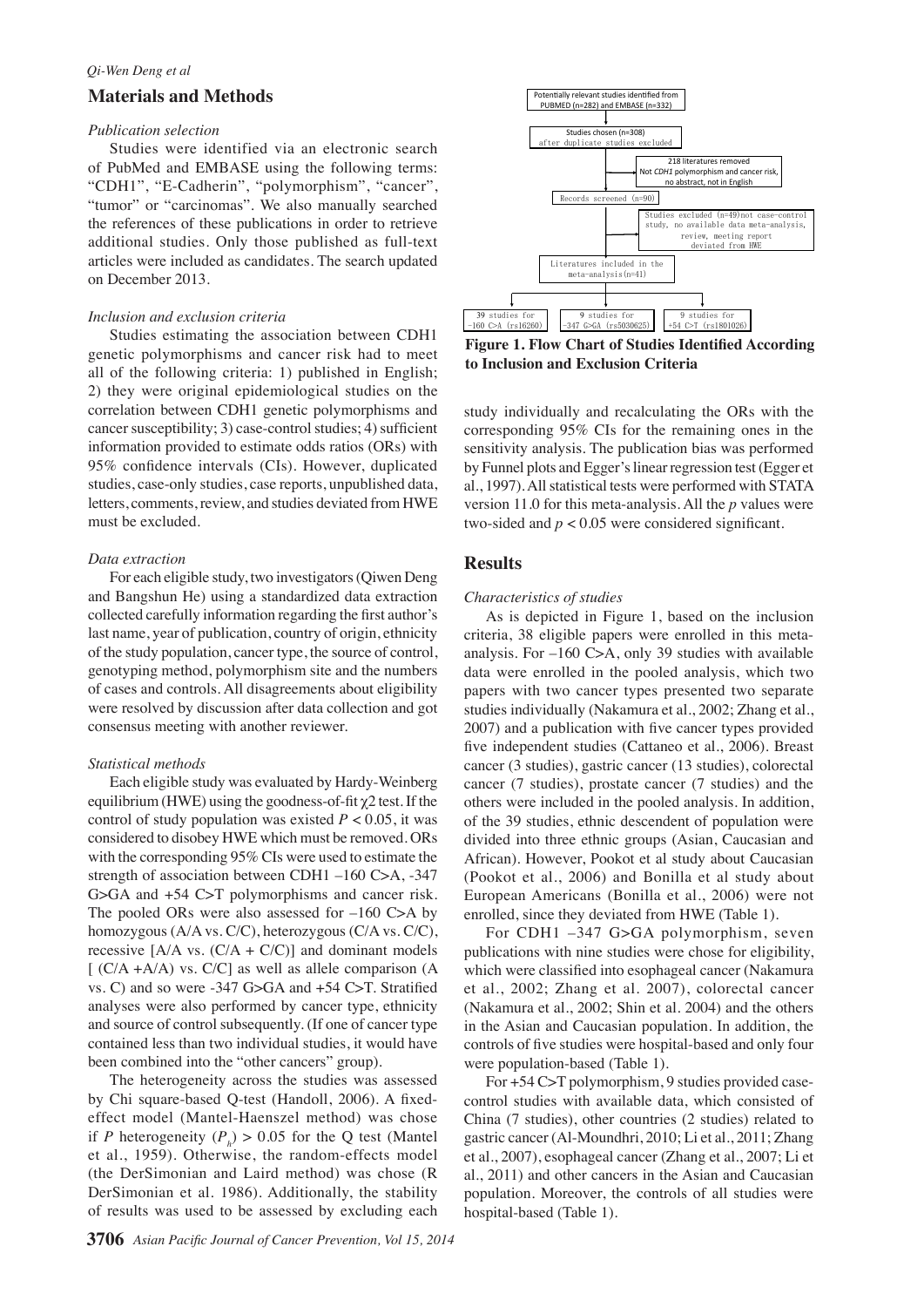| Cancer            | First author  | Year | Country         | Ethnicity Source |                | method                     | Genotyping Polymorphism site Case/Control                 |                                  | <b>HWE</b>       |
|-------------------|---------------|------|-----------------|------------------|----------------|----------------------------|-----------------------------------------------------------|----------------------------------|------------------|
| breast cancer     | Lei           | 2002 | Sweden          | Caucasian        | HB             | <b>SSCP</b>                | CDH1-160 C>A                                              | 576/348                          | 0.58             |
|                   | Sarrio        | 2003 | Spain           | Caucasian        | HB             | PCR-RFLP                   | CDH1 -160 C>A                                             | 45/20                            | 0.57             |
|                   | Cattaneo      | 2006 | Italy           | Caucasian        | PB             | PCR-RFLP                   | CDH1 -160 C>A                                             | 99/246                           | 0.48             |
|                   | Tipirisetti   | 2013 | India           | Asian            | HB             | Sequencing<br>and PCR-RFLP | CDH1 -347 G>GA                                            | 202/250                          | 0.52             |
| colorectal cancer | Porter        | 2002 | U.K.            | Caucasian        | HB             | PCR-RFLP                   | CDH1 -160 C>A                                             | 290/171                          | 0.07             |
|                   | Nakamura      | 2002 | Japan           | Asian            | PB             | <b>SSCP</b>                | CDH1 -160 C>A,<br>-347 G>GA                               | 96/147                           | 0.66, 0.25       |
|                   | Shin          | 2004 | Korea           | Asian            | PB             | PCR-RFLP                   | CDH1 -160 C>A,<br>-347 G>GA                               | 260/147                          | 0.44, 0.05       |
|                   | Cattaneo      | 2006 | Italy           | Caucasian        | PB             | PCR-RFLP                   | CDH1 -160 C>A                                             | 106/246                          | 0.48             |
|                   | Tan           | 2007 | Germany         | Caucasian        | PB             | PCR-RFLP                   | CDH1 -160 C>A                                             | 498/600                          | 0.36             |
|                   | Grunhage      | 2007 | Germany         | Caucasian        | HB             | PCR-RFLP                   | CDH1 -160 C>A                                             | 188/217                          | 0.29             |
|                   | de Lima       | 2009 | <b>Brazil</b>   | Caucasian        | HB             | PCR-RFLP                   | CDH1 -160 C>A                                             | 103/105                          | 0.84             |
|                   | Pittman       | 2009 | U.K.            | Caucasian        | HB             | AS-PCR                     | CDH1 -160 C>A                                             | 5679/5412                        | 0.39             |
| Esophageal cancer | Nakamura      | 2002 | Japan           | Asian            | PB             | <b>SSCP</b>                | CDH1-160 C>A,<br>-347 G>GA                                | 74/147                           | 0.66, 0.25       |
|                   | Zhang         | 2007 | China           | Asian            | HB             | PCR-RFLP                   | CDH1-347 G>GA,<br>$+54$ C>T                               | 333/343                          | 0.36, 0.06       |
|                   | Li            | 2011 | China           | Asian            | HB             | PCR-RFLP                   | $CDH1 + 54 C > T$                                         | 310/310                          | 0.51             |
| gastric cancer    | Wu            | 2001 | Taiwan          | Asian            | HB             | PCR-RFLP                   | CDH1 -160 C>A                                             | 201/196                          | 0.3              |
|                   | Humar         | 2002 | Italy           | Caucasian        | HB             | PCR-RFLP                   | CDH1-160 C>A                                              | 53/70                            | 0.56             |
|                   | Pharoah       | 2002 | Canada          | Caucasian        | HB             | Mixed                      | CDH1-160 C>A                                              | 433/466                          | 0.2              |
|                   | Park          | 2003 | Korea           | Asian            | HB             | <b>SSCP</b>                | CDH1 -160 C>A                                             | 292/146                          | 0.43             |
|                   | Lu            | 2005 | China           | Asian            | PB             | PCR-RFLP                   | CDH1 -160 C>A                                             | 206/261                          | 0.39             |
|                   | Medina-Franco | 2006 | Mexico          | Cacausian        | H <sub>B</sub> | <b>SSCP</b>                | CDH1 -160 C>A                                             | 39/78                            | 0.7              |
|                   | Cattaneo      | 2006 | Italy           | Caucasian        | PB             | PCR-RFLP                   | CDH1 -160 C>A                                             | 107/246                          | 0.48             |
|                   | Yamada        | 2007 | Japan           | Asian            | HB             | PCR-RFLP                   | CDH1 -160 C>A                                             | 148/292                          | 0.92             |
|                   | Zhang         | 2007 | China           | Asian            | HB             | PCR-RFLP                   | CDH1 -347 G>GA,<br>$+54$ C $>$ T                          | 239/343                          | 0.36, 0.06       |
|                   | Jenab         | 2008 | France          | Caucasian        | HB             | TaqMan                     | CDH1 -160 C>A                                             | 245/949                          | 0.87             |
|                   | Corso         | 2009 | Italy           | Caucasian        | PB             | PCR-RFLP                   | CDH1 -160 C>A                                             | 412/408                          | 0.39             |
|                   | <b>Borges</b> | 2010 | <b>Brazil</b>   | Caucasian        | HB             | Sequencing                 | CDH1 -160 C>A                                             | 58/51                            | 0.09             |
|                   | AI-Moundhri   | 2010 | Sultanate       | Asian            | HB             | Sequencing<br>of Oman      | CDH1 -160 C>A,<br>$+54$ C>T                               | 174/166,<br>174/157              | 0.43,0.85        |
|                   | Li            | 2011 | China           | Asian            | HB             | PCR-RFLP                   | $CDH1 + 54 C > T$                                         | 230/230                          | 0.87             |
|                   | Zhan          | 2012 | China           | Asian            | HB             | PCR-LDR                    | CDH1 -160 C>A                                             | 354/361                          | 0.06             |
| prostate cancer   | Tsukino       | 2003 | Japan           | Asian            | HB             | PCR-RFLP                   | CDH1 -160 C>A                                             | 219/219                          | 0.66             |
|                   | Hajdinjak     | 2004 | Slovenia        | Caucasian        | HB             | TaqMan                     | CDH1 -160 C>A                                             | 183/198                          | 0.48             |
|                   | Lindstrom     | 2005 | Sweden          | Caucasian        | PB             | <b>DASH</b>                | CDH1 -160 C>A                                             | 199/506                          | 0.15             |
|                   | Kamoto        | 2005 | Japan           | Asian            | HB             | PCR-RFLP                   | CDH1 -160 C>A                                             | 236/348                          | 0.25             |
|                   | Pookot        | 2005 | <b>USA</b>      | African          | HB             | PCR-RFLP                   | CDH1-160 C>A                                              | 49/117                           | 0.92             |
|                   | Bonilla       | 2006 | <b>USA</b>      | African          | HB             | PCR-RFLP                   | CDH1 -160 C>A                                             | 208/235                          | 0.23             |
|                   | Goto          | 2007 | Japan           | Asian            | HB             | PCR-RFLP                   | CDH1 -160 C>A                                             | 200/159                          | 0.25             |
| Other cancers     | Kiemeney      | 2006 | Netherland      | Caucasian        | PB             | PCR-RFLP                   | CDH1 -160 C>A,<br>-347 G>GA                               | 194/341,<br>185/326              | 0.94, 0.15       |
|                   | Cattaneo      | 2006 | Italy           | Caucasian        | <b>PB</b>      | PCR-RFLP                   | CDH1 -160 C>A                                             | 101/246                          | 0.48             |
|                   | Li            | 2011 | China           | Asian            | HB             | PCR-RFLP                   | $CDH1 + 54 C > T$                                         | 280/330                          | 0.49             |
|                   | Cattaneo      | 2006 | Italy           | Caucasian        | PB             | PCR-RFLP                   | CDH1 -160 C>A                                             | 92//246                          | 0.48             |
|                   | Govatati      | 2011 | India           | Asian            | HB             | PCR-RFLP                   | CDH1 -347 G>GA                                            | 715/500                          | 0.16             |
|                   | Chien         | 2011 | Taiwan          | Asian            | HB             | PCR-RFLP                   | CDH1-160 C>A                                              | 131/347                          | 0.84             |
|                   | Li            | 2011 | China           | Asian            | HB             | PCR-RFLP                   | CDH1 +54 C>T                                              | 261/261                          | 0.86             |
|                   | Chien         | 2011 |                 |                  |                | PCR-RFLP                   |                                                           |                                  | 0.84             |
|                   | Wang          | 2012 | Taiwan<br>China | Asian<br>Asian   | HB<br>HB       | PCR-RFLP                   | CDH1 -160 C>A<br>CDH1-160C>A,                             | 251/347<br>92/169,               | 0.13, 0.05, 0.14 |
|                   | Jacobs        | 2011 | Germany         | Caucasian        | HB             | TaqMan                     | $-347G > GA, +54C > T$<br>$CDH1 - 160 C > A$ ,<br>+54 C>T | 97/165, 95/163<br>56/361, 56/355 | 0.92, 0.50       |

**Table 1. Characteristics of Studies Included in the Meta-analysis**

PB, population based; HB, hospital based; PCR, polymerase chain reaction; PCR-RFLP, restriction fragment length polymorphism; AS-PCR, allele-specific PCR; SSCP, single-strand conformation polymorphism; DASH, dynamic allele-specific hybridization; HWE, Hardy-Weinberg equilibrium

## *Main results*

-160 C>A. The over results for the -160 C>A polymorphism and cancer risk are shown in Tables 2 and 3. Results of the pooled analysis indicated significantly increased risk was found between -160 C>A polymorphism and overall cancer risk (heterozygous: OR=1.13, 95% CI=1.02-1.24  $P<sub>h</sub>$  =0.000; dominant: OR=1.14, 95% CI=1.03-1.26 (Figure 2A),  $P_h$  =0.000 and allele: OR=1.11, 95% CI=1.02-1.20,  $P_h$  =0.000). In a stratified analysis by cancer type, a statistically significant association was observed for prostate cancer (homozygous: OR=1.90, 95% CI=1.33-2.71, *P<sub>h</sub>*=0.390

and recessive: OR=1.81, 95% CI=1.28-2.56,  $P_h$  =0.652), but we found that there was a significant decreased risk between –C160A polymorphism and colorectal cancer risk (homozygous: OR=0.88, 95% CI=0.77-1.00, Z=1.97, *P*= 0.048, *P<sub>h</sub>*=0.090 and allele: OR=0.93, 95% CI=0.88-0.98,  $P_h$  =0.125). Ethnicity subgroup analysis revealed that rs16260 A allele was related with increased risk of cancer in Caucasian (heterozygous: OR=1.13, 95% CI=1.00- 1.27, Z=2.02, *P*= 0.044, *Ph* =0.002; dominant: OR=1.16, 95% CI=1.02-1.31, *P<sub>h</sub>*=0.000 and allele: OR=1.12, 95%  $CI = 1.02 - 1.23$ ,  $P<sub>h</sub> = 0.000$ ). Moreover, source of controls subgroup analysis indicated increased cancer risk for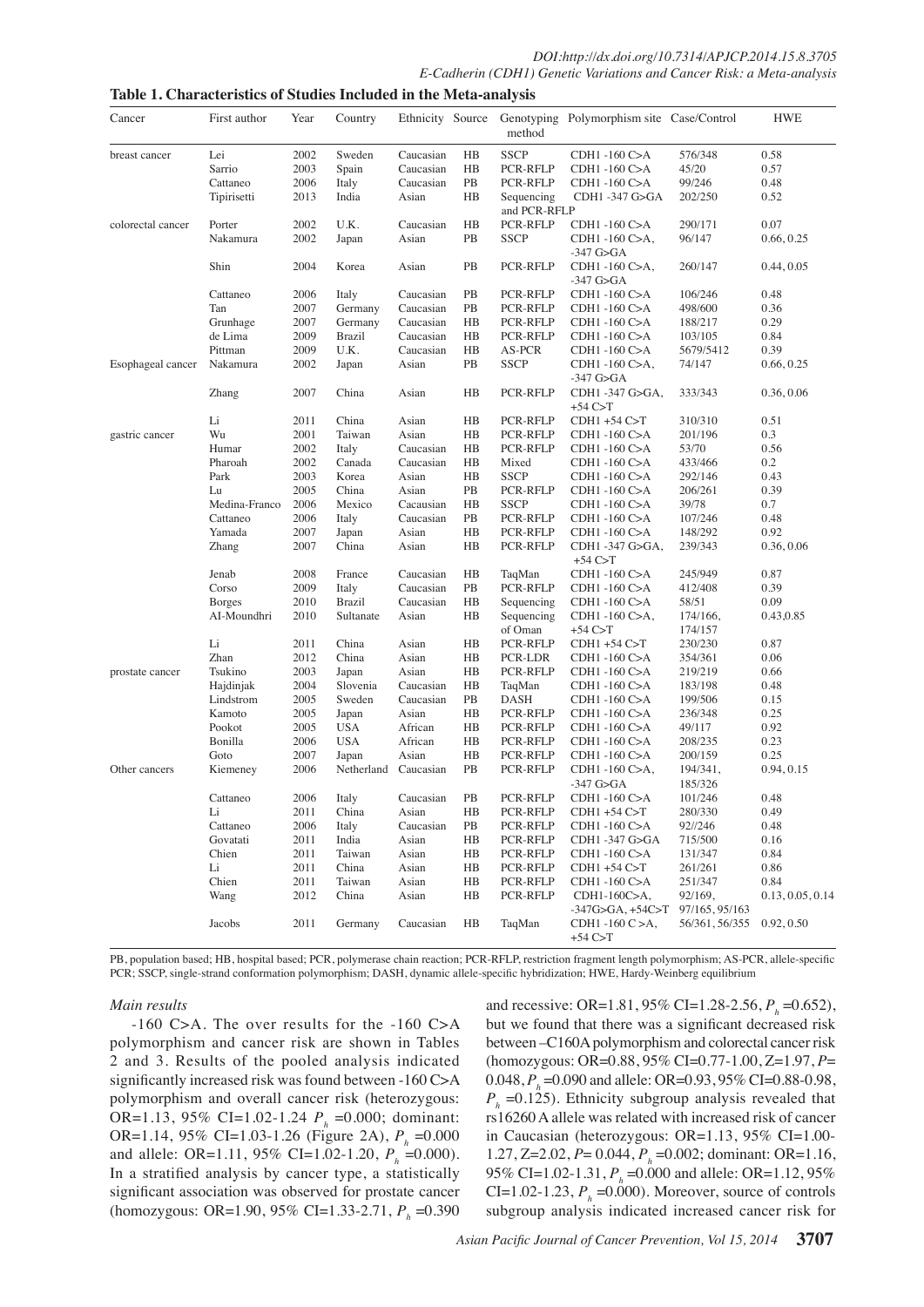#### *Qi-Wen Deng et al*

| Table 2. Meta-analysis of the Association Between CDH1 -160 C>A, -347 G>GA and +54 C>T Polymorphisms |  |
|------------------------------------------------------------------------------------------------------|--|
| and Cancer Risk                                                                                      |  |

| Variables          | No.           |                     | Homozygous      |                          | Heterozygous        |                     | Allele   |                          |                |                          |
|--------------------|---------------|---------------------|-----------------|--------------------------|---------------------|---------------------|----------|--------------------------|----------------|--------------------------|
|                    |               | OR (95% CI)         | Phet            | $I^2(\%)$                | OR (95% CI)         |                     | Phet     | OR (95% CI)<br>$I^2(\%)$ |                | Phet                     |
| $I^2(\%)$          |               |                     |                 |                          |                     |                     |          |                          |                |                          |
| For $-160$ C $> A$ |               | $A/A$ vs. $C/C$     |                 |                          |                     | $C/A$ vs. $C/C$     |          | A vs. C                  |                |                          |
| All <sup>1</sup>   | 12,858/13,730 | $1.17(0.96 - 1.43)$ | 0.000           | 60.6                     | $1.13(1.02 - 1.24)$ | 0.000               | 57.0     | $1.11(1.02-1.20)$        | 0.000          | 68.8                     |
| Cancer type        |               |                     |                 |                          |                     |                     |          |                          |                |                          |
| <b>Breast</b>      | 720/614       | $1.09(0.71-1.68)$   | 0.847           | 0.0                      | $1.11(0.88-1.41)$   | 0.681               | 0.0      | $1.08(0.90-1.29)$        | 0.918          | 0.0                      |
| Gastric            | 2,722/3,690   | $1.20(0.84-1.72)$   | 0.002           | 61.5                     | $1.07(0.96 - 1.19)$ | 0.089               | 36.8     | $1.11(0.97-1.27)$        | 0.003          | 60.1                     |
| Colorectal         | 7,220/7,045   | $0.88(0.77-1.00)$   | 0.09            | 45.2                     | $1.05(0.87-1.27)$   | 0.043               | 53.9     | $0.93(0.88 - 0.98)$      | 0.125          | 40.0                     |
| Prostate           | 1,205/1,659   | $1.90(1.33-2.71)$   | 0.39            | 4.8                      | $1.17(0.88 - 1.56)$ | 0.01                | 64.4     | $1.24(0.98-1.57)$        | 0.007          | 66.0                     |
| Others             | 991/1,607     | $1.08(0.61-1.91)$   | 0.000           | 72.9                     | $1.19(0.90 - 1.58)$ | 0.002               | 67.1     | $1.11(1.02-1.20)$        | 0.000          | 78.7                     |
| Ethnicity          |               |                     |                 |                          |                     |                     |          |                          |                |                          |
| Asian              | 2,934/2,958   | $1.03(0.67-1.60)$   | 0.000           | 67                       | $1.10(0.94-1.29)$   | 0.004               | 56.6     | $1.10(0.93 - 1.30)$      | 0.000          | 73.5                     |
| Caucasian          | 9,717/10,465  | $1.23(0.99-1.53)$   | 0.001           | 55.9                     | $1.13(1.00-1.27)$   | 0.002               | 54.2     | $1.12(1.02 - 1.23)$      | 0.000          | 63.5                     |
| African            | 168/229       | $0.56(0.17-1.87)$   | 0.528           | 0.0                      | $0.59(0.20-1.78)$   | 0.027               | 79.5     | $0.67(0.29-1.53)$        | 0.041          | 76.0                     |
| Mixed              | 39/78         | $5.87(1.54-22.31)$  | $\omega$        | $\overline{\phantom{a}}$ | $1.56(0.67-3.64)$   | $\bar{\phantom{a}}$ | $\omega$ | 2.16 (1.21-3.86)         | $\overline{a}$ | $\sim$ .                 |
| Source of control  |               |                     |                 |                          |                     |                     |          |                          |                |                          |
| H <sub>B</sub>     | 10,414/11,074 | $1.09(0.85-1.41)$   | 0.000           | 65.2                     | $1.09(0.96 - 1.23)$ | 0.000               | 61.5     | $1.07(0.96 - 1.19)$      | 0.000          | 72.9                     |
| PB                 | 2,444/2,656   | $1.31(1.06-1.62)$   | 0.206           | 23.5                     | $1.16(1.04-1.30)$   | 0.192               | 24.9     | $1.16(1.06-1.26)$        | 0.193          | 24.8                     |
| For -347 $G > GA$  |               |                     | GA/GA vs. G/G   |                          | G/GA vs. G/G        |                     |          |                          | GA vs. G       |                          |
| All                | 2,202/1,878   | $1.49(1.13-1.98)$   | 0.119           | 37.5                     | $0.90(0.72 - 1.13)$ | 0.004               | 64.9     | $1.01(0.83-1.22)$        | 0.001          | 68.9                     |
| Cancer type        |               |                     |                 |                          |                     |                     |          |                          |                |                          |
| Esophageal         | 408/490       | $1.38(0.77-2.48)$   | 0.205           | 37.8                     | $0.90(0.68-1.19)$   | 0.086               | 66.1     | $0.88(0.50-1.58)$        | 0.037          | 77.1                     |
| Colorectal         | 356/294       | 2.99 (1.11-8.06)    | 0.062           | 71.3                     | $1.23(0.88-1.73)$   | 0.103               | 62.4     | $1.32(0.72 - 2.43)$      | 0.035          | 77.6                     |
| Others             | 1,438/1,584   | $1.39(0.99-1.97)$   | 0.084           | 51.2                     | $0.84(0.61-1.16)$   | 0.006               | 72.2     | $0.95(0.74-1.22)$        | $0.008\,$      | 70.9                     |
| Ethnicity          |               |                     |                 |                          |                     |                     |          |                          |                |                          |
| Asian              | 2,017/1,552   | $1.49(1.12-1.98)$   | 0.078           | 45.2                     | $0.88(0.68-1.15)$   | 0.002               | 69.2     | $1.00(0.80-1.24)$        | 0.001          | 72.7                     |
| Caucasian          | 185/326       | $1.77(0.25-12.67)$  |                 |                          | $0.99(0.64-1.52)$   |                     |          | $1.03(0.70-1.52)$        |                | $\overline{\phantom{a}}$ |
| Source of control  |               |                     |                 |                          |                     |                     |          |                          |                |                          |
| HB                 | 1,586/1,258   | $1.44(1.06-1.96)$   | 0.081           | 51.8                     | $0.85(0.63 - 1.16)$ | 0.005               | 73.0     | $0.98(0.77-1.24)$        | 0.006          | 72.1                     |
| PB                 | 616/620       | $1.84(0.89-3.80)$   | 0.169           | 40.5                     | $1.01(0.79-1.28)$   | 0.057               | 60.1     | $1.05(0.69-1.58)$        | 0.010          | 73.3                     |
| For $+54$ C $>$ T  |               |                     | $T/T$ vs. $C/C$ |                          |                     | C/T vs. C/C         |          | T vs. C                  |                |                          |
| All                | 1,978/2,149   | $0.76(0.46 - 1.25)$ | 0.000           | 74.6                     | $0.70(0.60-0.82)$   | 0.673               | 0.0      | $0.81(0.68-0.97)$        | 0.002          | 67.4                     |
| Cancer type        |               |                     |                 |                          |                     |                     |          |                          |                |                          |
| Gastric            | 643/730       | $0.62(0.23-1.64)$   | 0.002           | 84.2                     | $0.58(0.44 - 0.77)$ | 0.511               | 0.0      | $0.75(0.48-1.16)$        | 0.001          | 85.1                     |
| Esophageal         | 643/653       | $0.87(0.48-1.60)$   | 0.159           | 49.6                     | $0.85(0.64-1.13)$   | 0.607               | 0.0      | $0.86(0.72 - 1.02)$      | 0.326          | 0.0                      |
| Others             | 692/1,109     | $0.83(0.28-2.50)$   | 0.003           | 78.8                     | $0.70(0.55-0.88)$   | 0.907               | 0.0      | $0.78(0.66-0.93)$        | 0.053          | 60.9                     |
| Ethnicity          |               |                     |                 |                          |                     |                     |          |                          |                |                          |
| Asian              | 1,922/1,794   | $0.64(0.41-1.01)$   | 0.003           | 67.2                     | $0.70(0.60 - 0.81)$ | 0.583               | 0.0      | $0.78(0.66-0.93)$        | 0.005          | 65.4                     |
| Caucasian          | 56/355        | $4.60(1.39-15.21)$  | ÷.              | ä,                       | $0.80(0.40-1.58)$   | ÷.                  | ÷.       | $1.32(0.79-2.19)$        | ÷.             |                          |
|                    |               |                     |                 |                          |                     |                     |          |                          |                |                          |

HB, Hospital based; PB: Population based. 'The control numbers was only calculated once if the same controls were used. Statistically significant results were in bold





population-based controls (homozygous: OR=1.31, 95% CI=1.06-1.62, *P<sub>h</sub>*=0.206; heterozygous: OR=1.16, 95% CI=1.04-1.30, *P<sub>h</sub>*=0.192; allele: OR=1.16, 95% CI=1.06-1.26, *P<sub>h</sub>*=0.193; recessive: OR=1.24, 95% CI=1.02-1.52, *P<sub>h</sub>* =0.234 and dominant: OR=1.19, 95% CI=1.07-1.32,  $P_h$  =0.185).

**Opolymorphism** recessive: OR=1.55, 95% CI=1.17-2.05, *P*<sub>1</sub><br>75.0 whereup analysis a statistically significant 00.0 Bullet of risk was found between -347 G>GA  $\left| \frac{P}{25!0} \right| = 0.175$ . In the  $\left| \frac{30.0}{100} \right|$ polymorphism and overall cancer risk (homozygous:<br>OR-1 **10.35**% (11-113-1 980-3que OR) PL-0 119 and  $\begin{bmatrix} 1.31.3 \\ -0.078 \end{bmatrix}$  and recessive: **30.0 54.2** was found for colorecta **25.0 27.6 33.1 31.3 30.0 23.7**  $\frac{1.90}{2.03}, P_h^{\frac{1.00}{3}}(3098)$ . -347 G>GA. The over results for the -347 G>GA polymorphism and cancer risk are shown in Tables 2 and 3. Results of the pooled analysis indicated OR=1.49, 95% CI=1.13-1.98 (Figure 2B), *Ph* -1.989 3 and  $(2B), P$  = 0.119 and subgroup analysis, a statistically significant association  $cancer (homozveous: OR=2.99)$ , 95% CI**<sup>56</sup>.3**1-8.06, *P<sub>h</sub>*<br>95% CI=1.08-7.85, *P*  =0.062 and recessive: OR=2.91,  $=0.$ **5842**, Asian (homozygous: OR=1.49, 95% CI=1.12-1.98, *P<sub>p</sub>*<br>OR=1.55, 95% CI=1.17-2.05, *P* OR=1.55, 95% CI=1.17-2.05,  $P_h$ <br>based controls (homozygous: OR  $=0.119$ ) and hospital $b=1$ ,  $\overline{44}$ , 95% CI=1.06- $\eta$ <sub>1.96, *F*</sub>  $=0.081$  and  $r_6$  css ve: OR=1.50, 95% CI=1.11- $+54$  C>T. The over results for the  $+54$  C>T and cancer risk are shown in Tables 2

Persistence or recurrence

 $\overline{5}$  $\tilde{0}$ 

recurrence

Remission

Remission

hout treatment

nout treatment

with treatment

with 1

treatment



None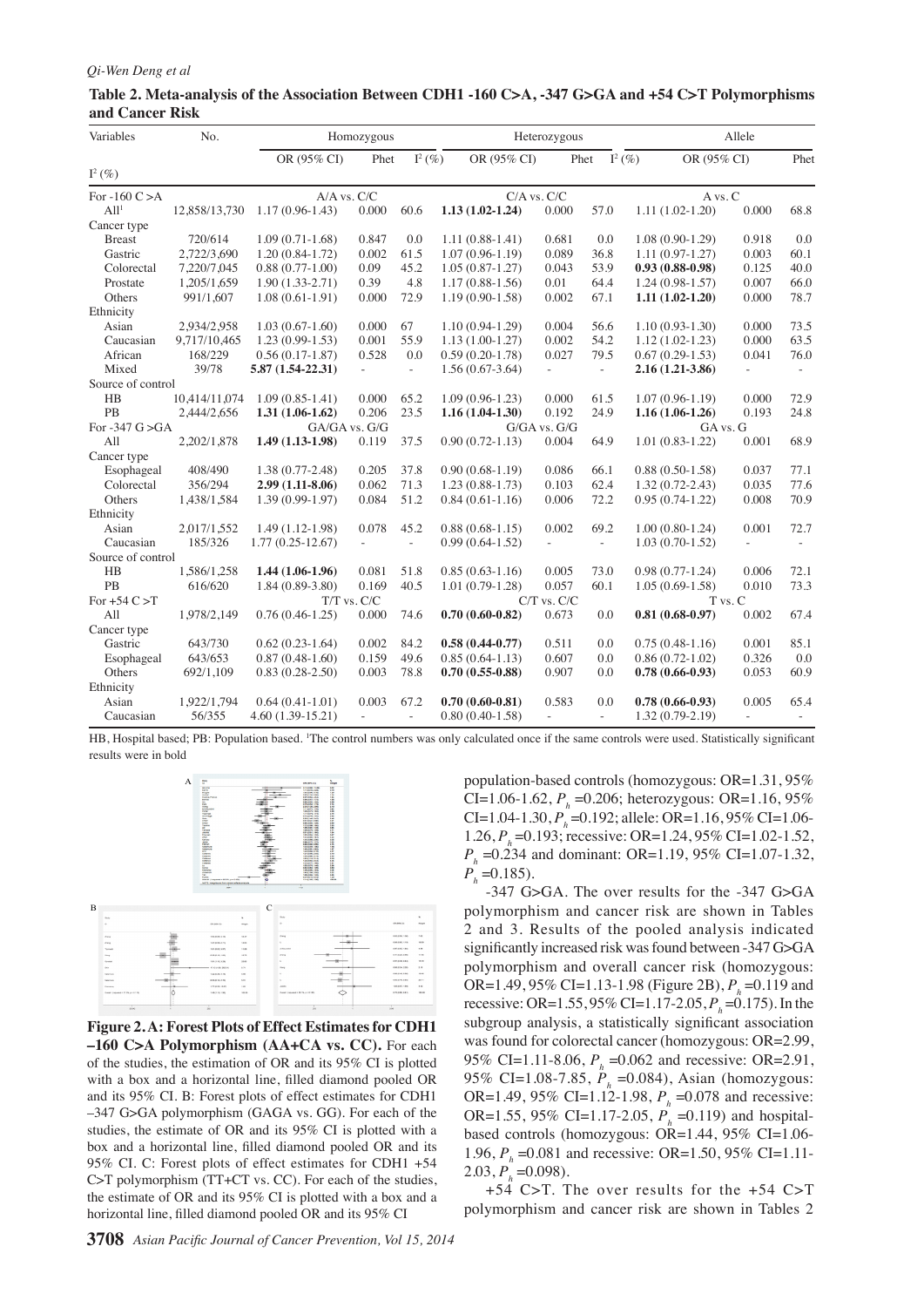| Variables          | No. of         | No. of        |                      | Recessive                | Dominant                 |                       |                          |           |
|--------------------|----------------|---------------|----------------------|--------------------------|--------------------------|-----------------------|--------------------------|-----------|
|                    | studies        | individuals   | OR (95% CI)          | P <sup>het</sup>         | $I^2(\%)$                | OR (95% CI)           | P <sup>het</sup>         | $I^2(\%)$ |
| For $-160$ C $> A$ |                |               |                      | $A/A$ vs. $(C/C+C/A)$    |                          | $(A/A+C/A)$ vs. $C/C$ |                          |           |
| All <sup>1</sup>   | 39             | 12,858/13,730 | $1.08(0.92 - 1.28)$  | 0.000                    | 51.5                     | $1.14(1.03-1.26)$     | 0.000                    | 65        |
| Cancer type        |                |               |                      |                          |                          |                       |                          |           |
| <b>Breast</b>      | 3              | 720/614       | $1.05(0.69-1.59)$    | 0.768                    | $0.0\,$                  | $1.11(0.88-1.39)$     | 0.792                    | 0.0       |
| Gastric            | 13             | 2,722/3,690   | $1.14(0.82 - 1.60)$  | 0.004                    | 58.4                     | $1.11(0.95-1.30)$     | 0.026                    | 48.3      |
| Colorectal         | 7              | 7,220/7,045   | $0.89(0.79-1.01)$    | 0.231                    | 26                       | $1.03(0.86-1.23)$     | 0.044                    | 53.6      |
| Prostate           | 7              | 1,205/1,659   | $1.81(1.28-2.56)$    | 0.652                    | $0.0\,$                  | $1.22(0.91-1.64)$     | 0.004                    | 68.2      |
| Others             | 9              | 991/1,607     | $1.01(0.63-1.60)$    | 0.006                    | 62.6                     | $1.18(0.87-1.60)$     | $\overline{0}$           | 75.3      |
| Ethnicity          |                |               |                      |                          |                          |                       |                          |           |
| Asian              | 15             | 2,934/2,958   | $0.98(0.67-1.44)$    | 0.002                    | 59.6                     | $1.14(0.94-1.37)$     | 0.000                    | 67.4      |
| Caucasian          | 21             | 9,717/10,465  | $1.12(0.94-1.35)$    | 0.014                    | 44.9                     | $1.16(1.02-1.31)$     | 0.000                    | 61.3      |
| African            | $\mathfrak{2}$ | 168/229       | $0.69(0.20-2.34)$    | 0.708                    | 0.0                      | $0.60(0.21-1.72)$     | 0.025                    | 80.1      |
| Mixed              | $\mathbf{1}$   | 39/78         | 4.77 (1.34-17.02)    | $\overline{\phantom{a}}$ |                          | $2.07(0.94 - 4.54)$   | $\overline{\phantom{a}}$ | $\omega$  |
| Source of control  |                |               |                      |                          |                          |                       |                          |           |
| HB                 | 26             | 10,414/11,074 | $1.01(0.82 - 1.25)$  | 0.000                    | 55.7                     | $1.09(0.96-1.25)$     | 0.000                    | 69.3      |
| PB                 | 13             | 2,444/2,656   | $1.24(1.02 - 1.52)$  | 0.234                    | 20.7                     | $1.19(1.07-1.32)$     | 0.185                    | 25.7      |
| For $-347$ G $>GA$ |                |               | GA/GA vs. (G/G+G/GA) |                          |                          | (GA/GA+G/GA) vs. G/G  |                          |           |
| All                | 9              | 2,202/1,878   | $1.55(1.17-2.05)$    | 0.175                    | 30.4                     | $0.95(0.75-1.19)$     | 0.001                    | 68.5      |
| Cancer type        |                |               |                      |                          |                          |                       |                          |           |
| Esophageal         | 2              | 408/490       | $1.43(0.80-2.54)$    | 0.298                    | 7.7                      | $0.82(0.43-1.58)$     | 0.047                    | 74.8      |
| Colorectal         | $\overline{c}$ | 356/294       | 2.91 (1.08-7.85)     | 0.084                    | 66.5                     | $1.34(0.96-1.86)$     | 0.055                    | 72.8      |
| Others             | 5              | 1,438/1,584   | $1.47(1.05-2.06)$    | 0.099                    | 48.7                     | $0.88(0.65-1.21)$     | 0.006                    | 72.2      |
| Ethnicity          |                |               |                      |                          |                          |                       |                          |           |
| Asian              | 8              | 2,017/1,552   | $1.55(1.17-2.05)$    | 0.119                    | 39                       | $0.93(0.72 - 1.21)$   | 0.001                    | 72.4      |
| Caucasian          | $\mathbf{1}$   | 185/326       | $1.77(0.25-12.67)$   |                          |                          | $1.01(0.66-1.54)$     | $\overline{\phantom{a}}$ | $\sim$    |
| Source of control  |                |               |                      |                          |                          |                       |                          |           |
| H B                | 5              | 1,586/1,258   | $1.50(1.11-2.03)$    | 0.098                    | 48.9                     | $0.91(0.68-1.22)$     | 0.005                    | 73.4      |
| PB                 | $\overline{4}$ | 616/620       | $1.90(0.91-3.95)$    | 0.249                    | 27.1                     | $1.00(0.64-1.56)$     | 0.018                    | 70.1      |
| For $+54$ C $>$ T  |                |               |                      | $T/T$ vs. $(C/C+C/T)$    |                          |                       | $(T/T+C/T)$ vs. $C/C$    |           |
| All                | 9              | 1,978/2,149   | $0.89(0.60-1.32)$    | 0.000                    | 76.3                     | $0.70(0.60 - 0.81)$   | 0.186                    | 29.1      |
| Cancer type        |                |               |                      |                          |                          |                       |                          |           |
| Gastric            | 3              | 643/730       | $0.82(0.37-1.84)$    | 0.000                    | 87                       | $0.57(0.44-0.75)$     | 0.097                    | 57.1      |
| Esophageal         | 2              | 643/653       | $0.78(0.59-1.03)$    | 0.079                    | 67.6                     | $0.85(0.65-1.12)$     | 0.873                    | 0.0       |
| Others             | $\overline{4}$ | 692/1,109     | $0.95(0.38-2.41)$    | 0.003                    | 78.5                     | $0.70(0.56-0.87)$     | 0.505                    | 0.0       |
| Ethnicity          |                |               |                      |                          |                          |                       |                          |           |
| Asian              | 8              | 1,922/1,794   | $0.79(0.55-1.14)$    | 0.001                    | 71.4                     | $0.68(0.59-0.79)$     | 0.221                    | 26        |
| Caucasian          | $\mathbf{1}$   | 56/355        | 4.87 (1.49-15.94)    | $\overline{\phantom{a}}$ | $\overline{\phantom{a}}$ | $1.05(0.57-1.94)$     | $\overline{a}$           |           |

| Table 3. Meta-analysis of the Association Between CDH1 -160C>A, -347 G>GA and +54 C>T Polymorphisms |  |
|-----------------------------------------------------------------------------------------------------|--|
| and Cancer Risk by Recessive and Dominant Models                                                    |  |

and 3. Decreased risk association was observed in the overall pooled analysis for the comparison of dominant model (OR=0.70, 95% CI=0.60-0.81, *Ph* =0.186) showed in Figure 2C and allele model (OR=0.81, 95% CI=0.68- 0.97,  $P_h$  =0.002). In the subgroup analysis by cancer type, rs1801026 T allele was significantly associated with decreased risk of gastric cancer (heterozygous: OR=0.58, 95% CI=0.44-0.77, *P<sub>h</sub>* = 0.511 and dominant: OR=0.57, 95% CI=0.44-0.75,  $P_h$  =0.097).

## *Test of heterogeneity*

There was significant heterogeneity revealed among overall studies for the –160 C>A polymorphism and cancer risk (homozygous, heterozygous, recessive, dominant and allele: *P* =0.000), -347 G>GA (homozygous: *P* =0.119; heterozygous: *P* =0.004, dominant and allele: *P* =0.000) and +54 C>T (homozygous: *P* =0.000; recessive: *P* =0.000 and allele:  $P = 0.000$ . Hence, random-effect model was applied to generate CIs for these genetics models comparison (*Ph*

<0.05). Otherwise, fixed-effect model was used.

## *Sensitivity analysis*

Sensitivity analysis was conducted to assess the stability of the results and the source of heterogeneity by sequential removal of each eligible study. For –160 C>A polymorphism, six studies (Wu et al., 2002; Pookot et al., 2006; Grünhage et al., 2007; Pittman et al., 2009; Chien et al., 2011; Corso et al., 2012) were the main origin of heterogeneity, which the heterogeneity was obviously decreased after exclusion of these studies (CA+AA vs. CC:  $P_h$ =0.056). For +54 C>T polymorphism, the results indicated that Zhang et al. (2007) and Jacobs et al. (2011) were the main origin of heterogeneity. By removed these two studies, the heterogeneity was decreased (CT+TT vs. CC:  $P_h$ =0.067). However, the results were stable for –347 G>GA polymorphism by sensitivity analysis. In addition, no other single study was found to influence the pooled ORs by sensitivity analysis.

HB, Hospital based; PB, Population based; 1 The control numbers was only calculated once if the same controls were used. Statistically significant results were in bold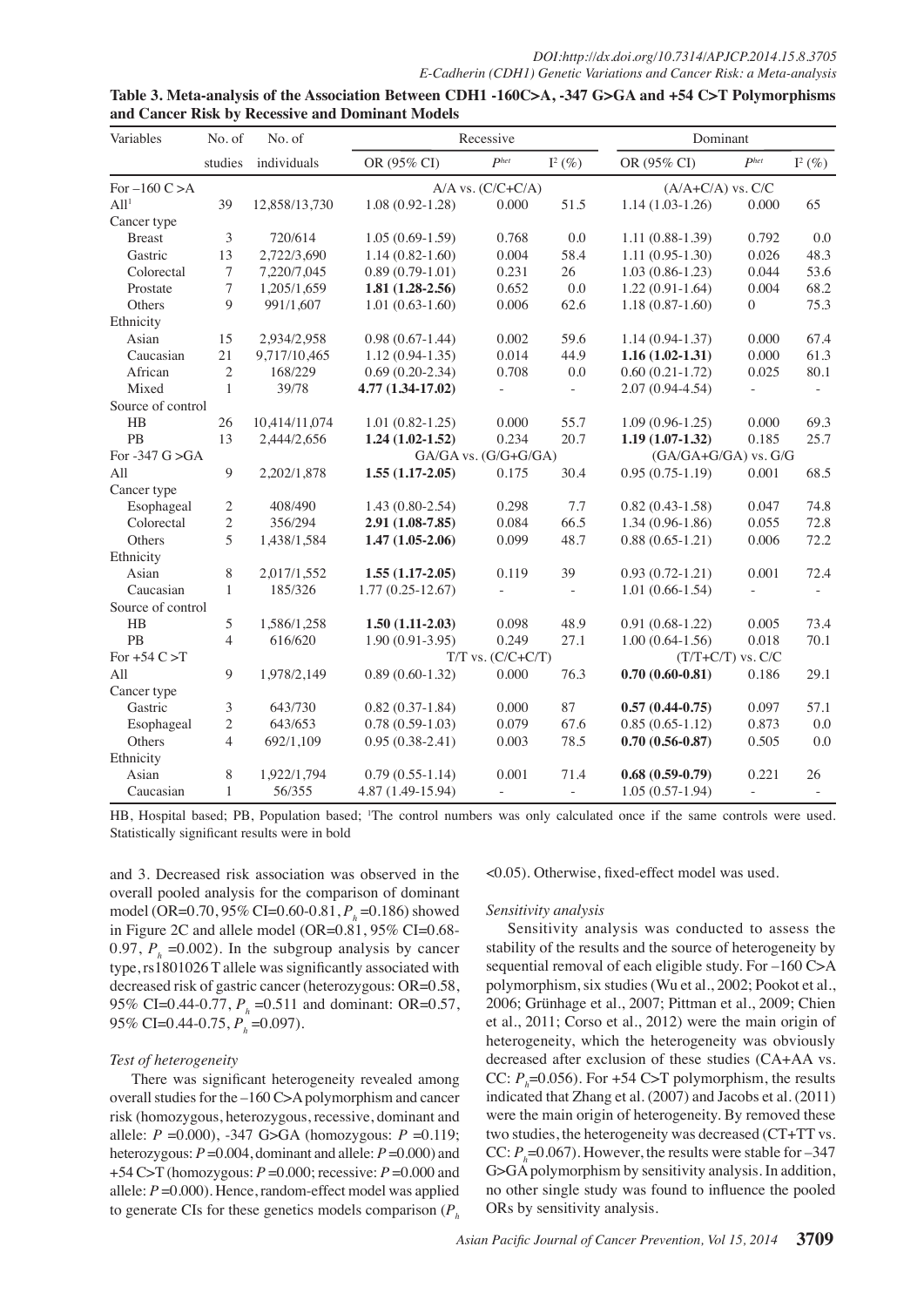

**Figure 3. Begg's Funnel Plot of Egger's Test for Publication Bias for Three Polymorphisms.** Each circle represents as an independent study for the indicated association. Log[OR], natural logarithm of OR. Horizontal lines mean effect size. A: Begg's funnel plot of publication bias test for CDH1 –160 C>A polymorphism. B: Begg's funnel plot of publication bias test for –347 G>GA polymorphism. C: Begg's funnel plot of publication bias test for CDH1 +54 C>T polymorphism

#### *Publication bias*

Publication bias of studies was conducted to assess by Begg's funnel plot and Egger's test. The shape of the funnel plot did not show significant asymmetry in three polymorphisms of CDH1 (Figure 3 A, B, C). In addition, egger's test was used to provide statistical evidence of funnel plot asymmetry. We observed no obvious publication bias for  $-160$  C>A,  $-347$  G>GA and  $+54$ C>T. Hence, there was no publication bias revealed in the current meta-analysis.

## **Discussion**

As we all know, the association between CDH1 polymorphisms and cancer risk had been investigated in many studies. However, for different cancers, the results remained to be inconsistent. Moreover, the results were contradictory for the same cancer from many studies. In the current case-control study, associations of three CDH1 polymorphisms (–160 C>A, rs16260; –347 G>GA, rs5030625; +54 C>T, rs1801026) and cancer risk were estimated. The polymorphisms of CDH1 may play a critical role in the tumorigenesis, development and prognosis of sever kinds of cancer, such as colorectal cancer, gastric cancer, prostate cancer, breast cancer and esophageal cancer (Lei et al., 2002; Jonsson et al., 2004; Medina-Franco et al., 2007; Zhang et al., 2007; Li et al., 2011). Therefore, we performed this meta-analysis to estimate the associations between CDH1 polymorphisms and cancer risk.

We concluded that rs16260 A allele was obviously associated with increased cancer risk based on 12858 cases and 13730 controls in overall pooled results from 39 studies. A stratified analysis by cancer type indicated that rs16260 AA genotype increased risk of prostate cancer, which was consistent with results for the previous study (Qiu et al., 2008), but no significant associations were observed in breast cancer and gastric cancer, which revealed that rs16260 polymorphism might have different effects on distinct cancers. Otherwise, results appeared

in gastric cancer were inconsistent with previous studies (Cui et al., 2011; Corso et al., 2012; Li et al., 2012), which might be caused by limited studies enrolled in the present meta-analysis. Different inclusion and exclusion criteria should also be considered to influence the final pooled results. However, for colorectal cancer based on 7220 cases and 7045 controls, rs16260 A allele was a protective factor, which was contradictory with the hypothesis that the rs16260 A allele was associated with reduced CDH1 transcription (Li et al., 2000; Nakamura et al., 2002; Shin et al., 2004). The discrepancy may result from different mechanisms of carcinogenesis. For example, for gastric cancer and colorectal cancer, the risk factors have bad dietary habit (eating high-fat, high-protein and processed food frequently that was rich in nitrate, fungus, aromatic hydrocarbon and methylcholanthrene in faeces contributing to tumorigenesis), helicobacter pylori infection, smoking and drinking respectively. Moreover, men, whose family had a history of gastric and colorectal cancer, would be at increased risk of the condition according the epidemiology reports, while for prostate cancer, sexual activity, fat intake, race and family history were main source of risk factors. The varied mechanisms may have different effects on the –160 C>A polymorphism leading to the different results. Subsequently stratified analysis by country indicated borderline increased cancer risk was found only in Caucasian population, which might be related with genetic background and the environment exposure, but no significant association among Asian and African population was discovered, maybe due to the small sample size (2934 cases and 2958 controls in Asian; 168 cases and 229 controls in African) or the different frequency of rs16260 A allele variant in this study. Finally, the results, for a stratified analysis by source of controls, indicated that different sources of controls played different roles in cancer risk by the stratified analysis. A significant association with increased cancer risk was discovered for population-based controls, which was inconsistent with the previous study (Qiu et al., 2008; Wang et al., 2011). As population-based controls usually represented the healthy population, but there were the sick people in the hospital-based controls, a proper and representative population-based controls should enrolled in the further studies to make the results more dependable.

Several studies showed that CDH1 –347GA/GA genotype was obvious association with the increased cancer risk (Zhang et al., 2007; Li et al., 2008; Chien et al., 2011; Chien et al., 2012) Our results showed that -347GA allele were a risk factor in the overall pooled ORs for homozygous and recessive models based on 2202 cases and 1878 controls, which were similar results with the previous study on the basis of 822 cases and 803 controls (Wang et al., 2011). However, similar results were discovered by different genetic models, which inadequate amount of studies and selection bias lead to the condition. Cancer type by subgroup analysis indicated that an increased cancer risk was found in colorectal cancer, which was consistent with Wang et al. study. Moreover, the similar results were observed in Asian descendants but not in Caucasian descendants. As described above, the genetic background and frequencies of -347GA allele in different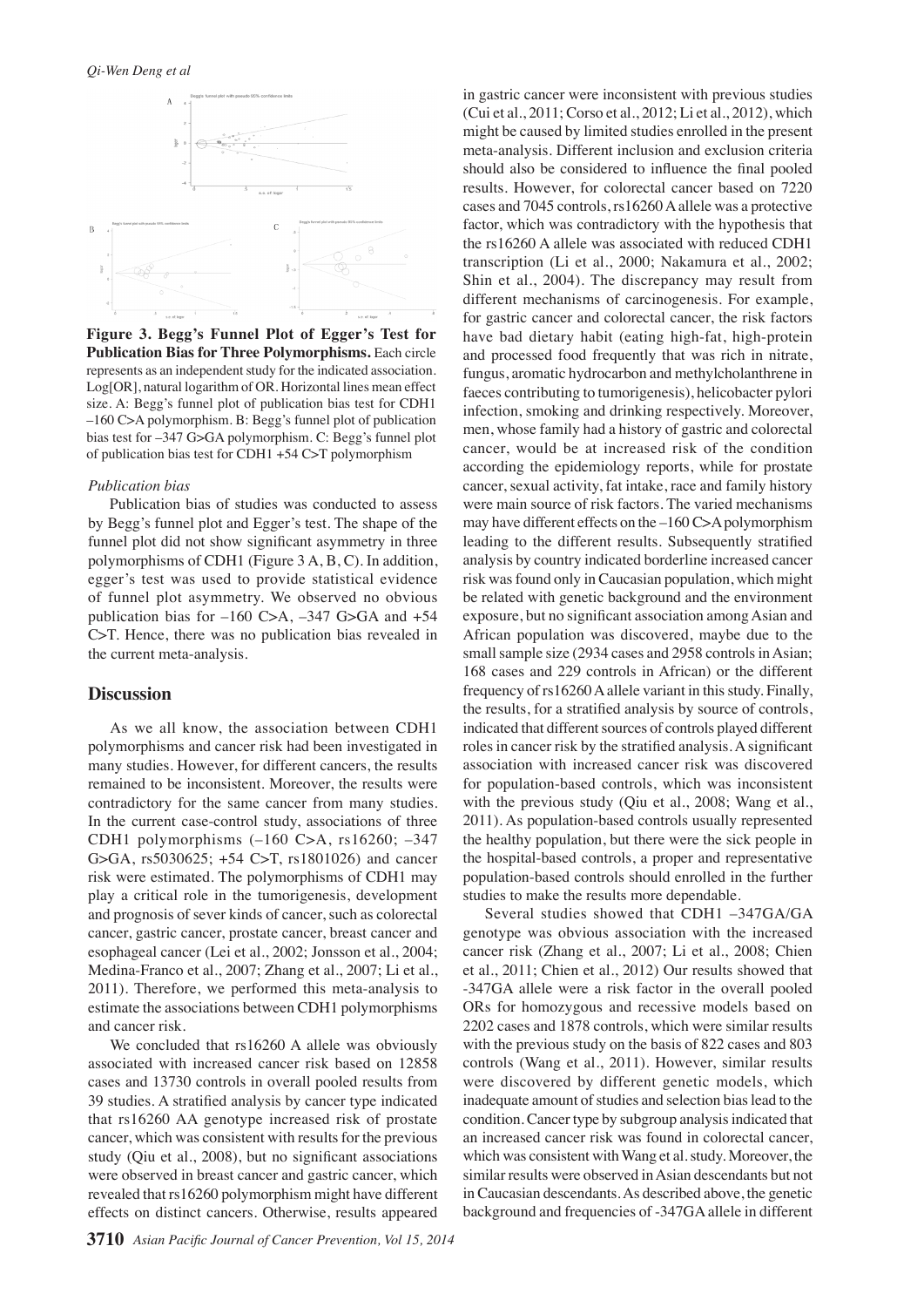races contributed to these results. However, there were only nine studies enrolled in present study. Well-designed, unbiased, large case-control studies should be performed to acquire a more precisely association between CDH1 –374 G>GA polymorphism and cancer risk due to the small size of population for the two ethnicities.

As for CDH1 +54 C>T polymorphism, there has been no meta-analysis concerning the association between the CDH1 +54 C>T polymorphism and cancer risk up to now. Our results indicated +54 T allele and C/T genotype were significant association with decreased cancer risk between CDH1 +54 C>T polymorphism and cancer risk. And subgroup analysis by ethnicity and cancer type revealed that +54T allele and C/T genotype were a protective factor in Asian and gastric cancer respectively. Meanwhile, a similar association with decreased cancer risk was also observed for comparison of TT+CT vs. CC in gastric cancer and Asian. The results suggested different cancer types and races might lead to distinct effects of +54 C>T polymorphism. These conditions may be explained by the possible mechanism that +54 C/C genotype was associated with the down-regulation of E-cadherin expression by modulating the mRNA stability (Keirsebilck et al., 1998) and the C allele decreased the transcriptional efficiency by 2-fold compared with the T allele by a dual luciferase reporter assay, so this polymorphism could increase the risk of certain cancers by decreasing the expression of E-cadherin (Li et al., 2011). However, the study showed that +54T allele significantly increased breast cancer risk in south Indian women (Tipirisetti et al., 2013), the contradictory conclusion might resulted from genetic and ethnic variability among populations, deviated from HWE in the controls and also the different selection criteria chosen by investigators. In addition, only nine studies were enrolled in the analysis, which could affect the results due to small amount of studies. To acquire a more accurate conclusion, more related and well-designed studies were needed to further clarify the association of +54 C>T polymorphism and cancer risk.

Some limitations of this meta-analysis should be acknowledged. Firstly, all eligible studies were limited to English papers. So some studies were missed due to not in English, but corresponded with the inclusion criteria. Secondly, while publication bias was not detected in three polymorphisms of CDH1, publication bias which we did not detect might also exist in other polymorphisms owing to small amount of studies. Thirdly, controls were not uniformly defined. Although the healthy populations were the main source of the controls, some of them might be patients. Fourthly, in the subgroup analysis, the number of cases and controls was relatively small in different cancers, races and source of controls, not having sufficient statistical power to achieve the real association. At last, our results had to interpret with caution owing to basing on unadjusted estimates so that further studies were conducted to confirm our unadjusted estimates.

In conclusion, we performed this meta-analysis to evaluate the association between three CDH1 polymorphisms and cancer risk. Despite these above limitations, our results showed that –160 C>A was associated with an increased risk, especially for prostate

cancer which was contrary with colorectal cancer, Caucasian descendants and population-based controls. Meanwhile, -347GA/GA genotype was significant associated with increased risk of cancer, especially in colorectal cancer, Asian descendants and hospital-based controls. In addition, +54T allele and C/T genotype were the protective factor in the overall pooled analysis, especially in Asian descendants and gastric cancer. However, it was essential to conduct more large trials using standardized unbiased design, homogeneous cancer patients and well-matched controls. Moreover, geneenvironment and gene-gene interactions should also be taken into account in the analysis so that eventually lead to our better and comprehensive estimates of the three CDH1 polymorphisms and cancer risk.

## **Acknowledgements**

This project was supported by grants from The National Nature Science Foundation of China (81172141; 81200401).

## **References**

- Al-Moundhri MS (2010). Association ofE-cadherin (CDH1) gene polymorphisms and gastric cancer risk. *World J Gastroenterol*, **16**, 3432.
- Bonilla CT, Mason L, Long, et al (2006). E-cadherin polymorphisms and haplotypes influence risk for prostate cancer. *Prostate*, **66**, 546-56.
- Borges BN, Santos ES, Bastos CE, et al (2010). Promoter polymorphisms and methylation of E-cadherin (CDH1) and KIT in gastric cancer patients from northern Brazil. *Anticancer Res*, **30**, 2225-33.
- Cattaneo F, Venesio T, Molatore S, et al (2006). Functional analysis and case-control study of -160C/A polymorphism in the E-cadherin gene promoter: association with cancer risk. *Anticancer Res*, **26**, 4627-32.
- Chien MH, Chou LS, Chung TT, et al (2012). Effects of E-cadherin (CDH1) gene promoter polymorphisms on the risk and clinicopathologic development of oral cancer. *Head Neck*, **34**, 405-11.
- Chien MH, Yeh KT, Li YC, et al (2011). Effects of E-cadherin (CDH1) gene promoter polymorphisms on the risk and clinicopathological development of hepatocellular carcinoma. *J Surg Oncol*, **104**, 299-304.
- Corso G, Berardi A, Marrelli D, et al (2009). CDH1 C-160A promoter polymorphism and gastric cancer risk. *Eur J Cancer Prev*, **18**, 46-9.
- Corso G., Marrelli D, Pascale V, et al (2012). Frequency of CDH1 germline mutations in gastric carcinoma coming from high- and low-risk areas: metanalysis and systematic review of the literature. *BMC Cancer*, **12**, 8.
- Cui Y, Xue H, Lin B, et al (2011). A meta-analysis of CDH1 C-160A genetic polymorphism and gastric cancer risk. *DNA Cell Biol*, **30**, 937-45.
- de Lima JM, de Souza LG., da Silva ID, et al (2009). E-cadherin and metalloproteinase-1 and -7 polymorphisms in colorectal cancer. *Int J Biol Markers*, **24**, 99-106.
- DerSimonian R, Laird N (1986). Meta-analysis in clinical trials. *Control Clin Trials*, **7**, 177-88.
- Egger M, Davey Smith G, Schneider M, Minder C (1997). Bias in meta-analysis detected by a simple, graphical test. BMJ, **315**, 629-34.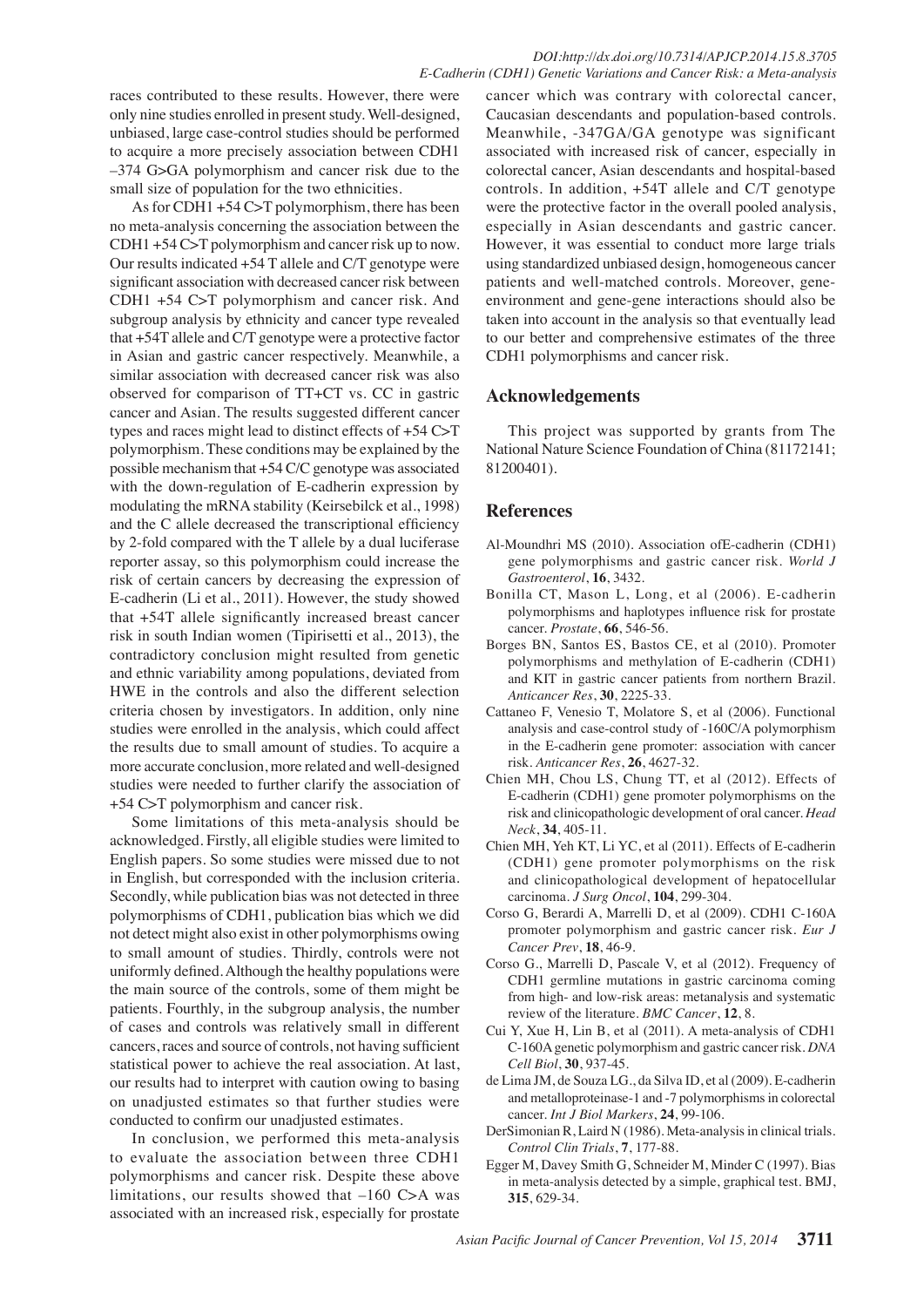#### *Qi-Wen Deng et al*

- Ghadimi BM, Behrens J, Hoffmann I, et al (1999). Immunohistological analysis of E-cadherin, alpha-, beta- and gamma-catenin expression in colorectal cancer: implications for cell adhesion and signaling. *Eur J Cancer*, **35**, 60-5.
- Goto T, Nakano M, Ito S, et al (2007). Significance of an E-cadherin Gene Promoter Polymorphism for Risk and Disease Severity of Prostate Cancer in a Japanese Population. *Urology*, **70**, 127-30.
- Govatati S, Tangudu NK, Deenadayal M, et al (2011). Association of E-cadherin single nucleotide polymorphisms with the increased risk of endometriosis in Indian women. *Mol Hum Reprod*, **18**, 280-7.
- Grünhage F, Jungck M, Lamberti C, et al (2007). Association of familial colorectal cancer with variants in the E-cadherin (CDH1) and cyclin D1 (CCND1) genes. *Int J Colorectal Dis*, **23**, 147-54.
- Hajdinjak T, Toplak N (2004). E-cadherin polymorphism --160 C/A and prostate cancer. *Int J Cancer*, **109**, 480-1.
- Handoll HH (2006). Systematic reviews on rehabilitation interventions. *Arch Phys Med Rehabil*, **87**, 875.
- Humar B, Toro F, Graziano F, et al (2002). Novel germlineCDH1 mutations in hereditary diffuse gastric cancer families. *Human Mutation*, **19**, 518-25.
- Jacobs G, Hellmig S, Huse K, et al (2011). Polymorphisms in the 3'-untranslated region of the CDH1 gene are a risk factor for primary gastric diffuse large B-cell lymphoma. *Haematologica*, **96**, 987-95.
- Jemal A, Bray F, Center MM, et al (2011). Global cancer statistics. *CA Cancer J Clin*, **61**, 69-90.
- Jenab M, McKay JD, Ferrari P, et al (2008). CDH1 gene polymorphisms, smoking, Helicobacter pylori infection and the risk of gastric cancer in the European Prospective Investigation into Cancer and Nutrition (EPIC-EURGAST). *Eur J Cancer*, **44**, 774-80.
- Jonsson BA, Adami HO, Hagglund M, et al (2004). -160C/A polymorphism in the E-cadherin gene promoter and risk of hereditary, familial and sporadic prostate cancer. *Int J Cancer*, **109**, 348-52.
- Kamoto T, Isogawa Y, Shhimizu Y, et al (2005). Association of a genetic polymorphism of the E-cadherin gene with prostate cancer in a Japanese population. *Jpn J Clin Oncol*, **35**, 158-61.
- Kangelaris KN, Gruber SB (2007). Clinical implications of founder and recurrent CDH1 mutations in hereditary diffuse gastric cancer. *JAMA*, **297**, 2410-1.
- Keirsebilck A, Van Hoorde L, Gao Y, et al (1998). Mechanisms of downregulation of transfected E-cadherin cDNA during formation of invasive tumors in syngeneic mice. *Invasion Metastasis*, 18, 44-56.
- Kiemeney LA, van Houwelingen KP, Bogaerts M, et al (2006). Polymorphisms in the E-cadherin (CDH1) gene promoter and the risk of bladder cancer. *Eur J Cancer*, **42**, 3219-27.
- Lei H, Sjoberg-Margolin S, Salahshor S, et al (2002). CDH1 mutations are present in both ductal and lobular breast cancer, but promoter allelic variants show no detectable breast cancer risk. *Int J Cancer*, **98**, 199-204.
- Li LC, Chui RM, Sasaki M, et al (2000). A single nucleotide polymorphism in the E-cadherin gene promoter alters transcriptional activities. *Cancer Res*, **60**, 873-6.
- Li Y, Liang J, Kang S, et al (2008). E-cadherin gene polymorphisms and haplotype associated with the occurrence of epithelial ovarian cancer in Chinese. *Gynecol Oncol*, **108**, 409-14.
- Li Y, Tang Y, Zhou R, et al (2011). Genetic polymorphism in the 3'-untranslated region of the E-cadherin gene is associated with risk of different cancers. *Mol Carcinog*, **50**, 857-62.
- Li YL, Tian Z, Zhang JB, Fu BY (2012). CDH1 promoter

polymorphism and stomach cancer susceptibility. *Mol Biol Rep*, 39, 1283-6.

- Lichtenstein P, Holm NV, Verkasalo PK, et al (2000). Environmental and heritable factors in the causation of cancer--analyses of cohorts of twins from Sweden, Denmark, and Finland. *N Engl J Med*, **343**, 78-85.
- Lindström S, Wiklund F, Jonsson BA, et al (2005). Comprehensive genetic evaluation of common E-cadherin sequence variants and prostate cancer risk: strong confirmation of functional promoter SNP. *Human Genetics*, **118**, 339-47.
- Lu Y, Xu YC, Shen J, et al (2005). E-cadherin gene C-160A promoter polymorphism and risk of non-cardia gastric cancer in a Chinese population. *World J Gastroenterol*, 11, 56-60.
- Mantel N, Haenszel W. (1959). Statistical aspects of the analysis of data from retrospective studies of disease. *J Natl Cancer Inst*, **22**, 719-48.
- Medina-Franco H, Ramos-De Ia Medina A, Vizcaino G, Medina-Franco JL. (2007). Single nucleotide polymorphisms in the promoter region of the E-cadherin gene in gastric cancer: case-control study in a young Mexican population. *Ann Surg Oncol*, **14**, 2246-9.
- Nakamura A, Shimazaki T, Kaneko K, et al (2002). Characterization of DNA polymorphisms in the E-cadherin gene (CDH1) promoter region. *Mutat Res*, **502**, 19-24.
- Park WS, Cho YG, Park JY, et al (2003). A single nucleotide polymorphism in the E-cadherin gene promoter-160 is not associated with risk of Korean gastric cancer. *J Korean Med Sci*, **18**, 501-4.
- Pecina-Slaus N (2003). Tumor suppressor gene E-cadherin and its role in normal and malignant cells. *Cancer Cell Int*, **3**, 17.
- Pharoah PD, Oliveira C, Machado JC, et al (2002). CDH1 c-160a promotor polymorphism is not associated with risk of stomach cancer. *Int J Cancer*, **101**, 196-7.
- Pittman AM, Twiss P, Broderick P, et al (2009). TheCDH1- 160C>A polymorphism is a risk factor for colorectal cancer. *Int J Cancer*, **125**, 1622-5.
- Pookot D, Li LC, Tabatabai ZL, et al (2006). The E-cadherin −160 c/a polymorphism and prostate cancer risk in white and black american Men. *J Urol*, **176**, 793-6.
- Porter JI (2009). Is Art Modern? Kristeller's 'Modern System of the Arts' Reconsidered. *Br J Aesth*, **49**, 1-24.
- Qiu LX, Li RT, Zhang JB, et al (2008). The E-cadherin (CDH1) −160 C/A polymorphism and prostate cancer risk: a metaanalysis. *Eur J Hum Genet*, **17**, 244-9.
- Ringwald M, Schuh R, Vestweber D, et al (1987). The structure of cell adhesion molecule uvomorulin. Insights into the molecular mechanism of Ca<sup>2+</sup>-dependent cell adhesion. *EMBO J*, **6**, 3647-53.
- Sarrio D, Moreno-Bueno G, Hardisson D, et al (2003). Epigenetic and genetic alterations of APC and CDH1 genes in lobular breast cancer: Relationships with abnormal E-cadherin and catenin expression and microsatellite instability. *Int J Cancer*, **106**, 208-15.
- Shin Y. (2004). A functional polymorphism (-347 G->GA) in the E-cadherin gene is associated with colorectal cancer. *Carcinogenesis*, **25**, 2173-6.
- Shin Y, Kim IJ, Kang HC, et al (2004). The E-cadherin -347G->GA promoter polymorphism and its effect on transcriptional regulation. *Carcinogenesis*, **25**, 895-9.
- Takeichi M. (1991). Cadherin cell adhesion receptors as a morphogenetic regulator. *Science*, **251**, 1451-5.
- Tan XL, Nieters A, Kropp S, et al (2008). The association of cyclin D1 G870A and E-cadherin C-160A polymorphisms with the risk of colorectal cancer in a case control study and meta-analysis. *Int J Cancer*, 122, 2573-80.
- Tamgue O, Chai CS, Hao L, et al (2013). Triptolide inhibits histone methyltransferase EZH2 and modulates the